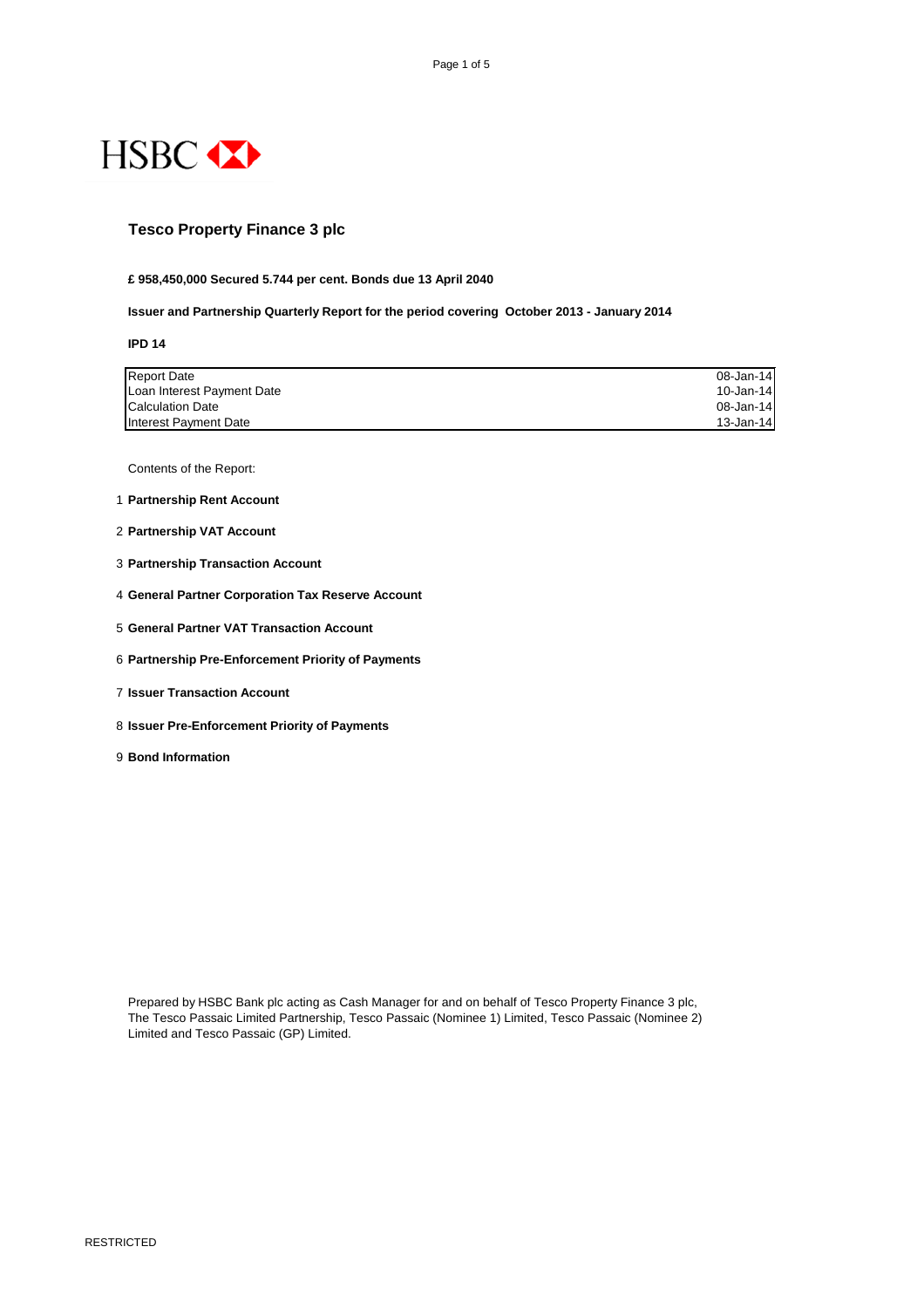RESTRICTED

#### **1. Partnership Rent Account 70295444**

|               | <b>Opening Balance</b>             | 5,000.03 Cr      |       |
|---------------|------------------------------------|------------------|-------|
| DATE          | <b>ENTRY DETAILS</b>               | AMOUNT (£)       | CR/DR |
| 07-Jul-10     | Initial Deposit on Closing Date    | 5,000.00 Cr      |       |
| 20-Dec-14     | Rent                               | 13,694,529.62 Cr |       |
| $10 - Jan-14$ | To Partnership Transaction Account | 13,694,529.62 Dr |       |
|               |                                    |                  |       |
|               | <b>Closing Balance</b>             | 5,000.03 Cr      |       |
|               |                                    |                  |       |

## **2. Partnership VAT Account 70295460**

|                        | <b>Opening Balance</b>     | 2,814,889.87 Cr                    |       |
|------------------------|----------------------------|------------------------------------|-------|
| DATE                   | <b>ENTRY DETAILS</b>       | AMOUNT (£)                         | CR/DR |
| 29-Oct-13<br>20-Dec-13 | VAT Payment<br>VAT Funding | 2,737,905.96 Dr<br>2,738,905.96 Cr |       |
|                        | <b>Closing Balance</b>     | 2,815,889.87 Cr                    |       |
|                        |                            |                                    |       |

## **3. Partnership Transaction Account 70295452**

|               | <b>Opening Balance</b>   | 71,403.12 Cr     |       |
|---------------|--------------------------|------------------|-------|
| DATE          | <b>ENTRY DETAILS</b>     | AMOUNT (£)       | CR/DR |
|               |                          |                  |       |
| 06-Jan-14     | <b>Credit Interest</b>   | 30.70 Cr         |       |
| 06-Jan-14     | Credit Interest          | 433.91 Cr        |       |
| 06-Jan-14     | <b>Credit Interest</b>   | 958.61 Cr        |       |
| $10 - Jan-14$ | Transfer from Rent       | 13,694,529.62 Cr |       |
| $10 - Jan-14$ | <b>Trustee Fee</b>       | 1,500.00 Dr      |       |
| $10 - Jan-14$ | <b>Ongoing Fee</b>       | 22,611.60 Dr     |       |
| $10 - Jan-14$ | <b>Expenses</b>          | 18,170.40 Dr     |       |
| $10 - Jan-14$ | Partnership Swap payment | 1,027,559.10 Cr  |       |
| $10 - Jan-14$ | Partnership Debt         | 14,456,591.63 Dr |       |
|               |                          |                  |       |
|               |                          |                  |       |
|               |                          |                  |       |
|               | <b>Closing Balance</b>   | 296,041.43 Cr    |       |

|      | <b>Opening Balance</b> | 0.00 Cr             |
|------|------------------------|---------------------|
| DATE | <b>ENTRY DETAILS</b>   | CR/DR<br>AMOUNT (£) |
|      |                        |                     |
|      |                        |                     |
|      |                        |                     |
|      | <b>Closing Balance</b> | 0.00 Cr             |
|      |                        |                     |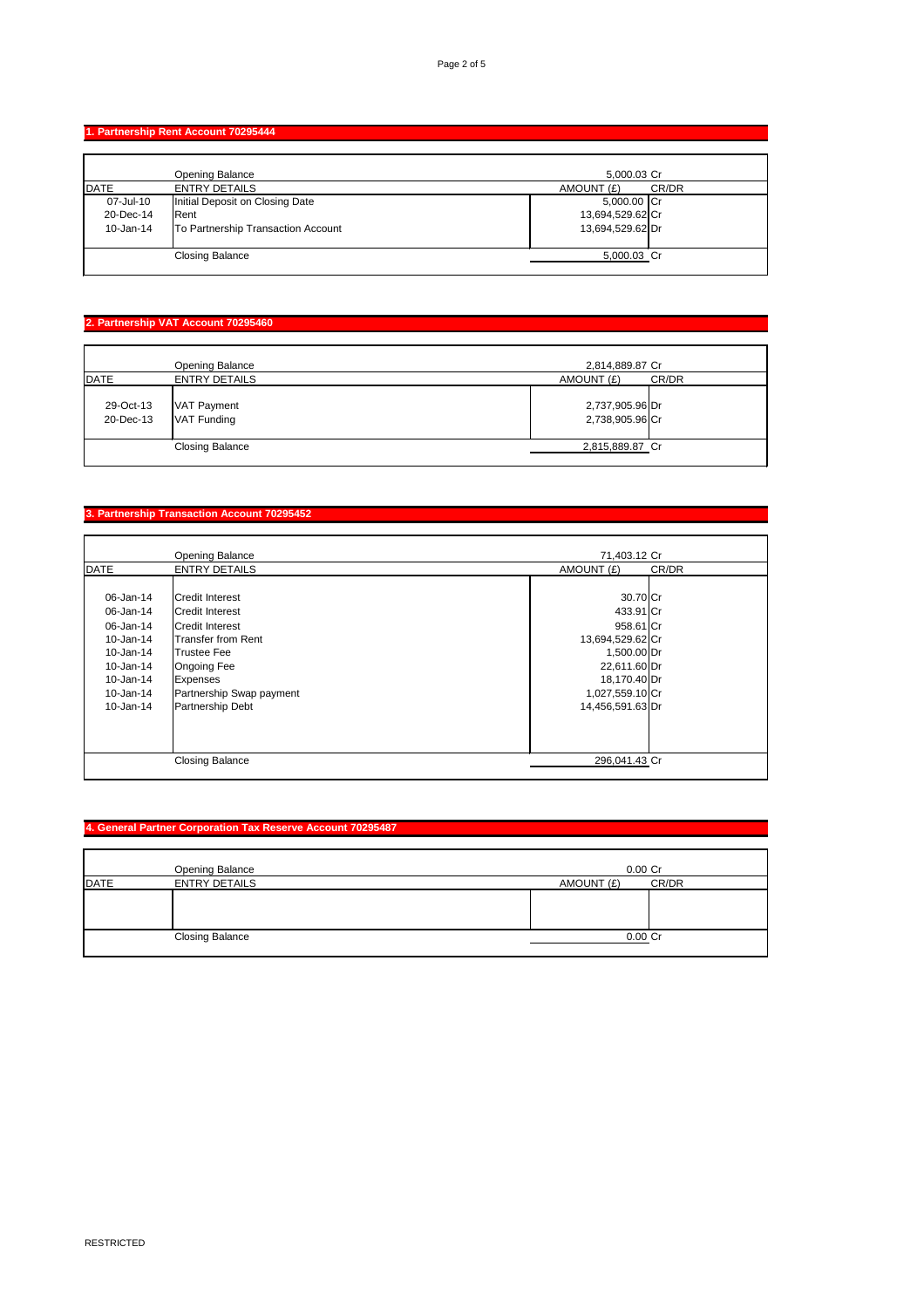#### **5. General Partner VAT Transaction Account 70298993**

|           | <b>Opening Balance</b> | 164,330.14 Cr |       |
|-----------|------------------------|---------------|-------|
| DATE      | <b>ENTRY DETAILS</b>   | AMOUNT (£)    | CR/DR |
| 07-Jan-14 | Credit Interest        | $62.13$ Cr    |       |
|           | <b>Closing Balance</b> | 164,392.27 Cr |       |

| <b>Expense Reserve Ledger - Max GBP 500,000.00</b> |                |              |  |
|----------------------------------------------------|----------------|--------------|--|
|                                                    | Date           |              |  |
| DATE                                               | 10-Apr-13      | 46,041.43 Cr |  |
|                                                    |                |              |  |
|                                                    |                |              |  |
|                                                    | <b>Balance</b> | 46,041.43    |  |

# **6. Partnership Pre-Enforcement Priority of Payments**

| Date      |                                                                                | <b>Funds Paid Out of</b><br>account(E) | <b>Funds Received into</b><br>account(E) |
|-----------|--------------------------------------------------------------------------------|----------------------------------------|------------------------------------------|
| 10-Apr-13 |                                                                                |                                        |                                          |
|           | <b>Partnership Available Funds</b>                                             |                                        |                                          |
|           |                                                                                |                                        |                                          |
|           | a Rental Income                                                                |                                        | 13,694,529.62                            |
|           | b Funds from Issuer under Partnership Swaps                                    |                                        | 14,456,632.00                            |
|           | c From Partnership VAT Account<br>d From Partnership Disposal Proceeds Account |                                        |                                          |
|           | e From Partnership Insurance Proceeds Account                                  |                                        |                                          |
|           |                                                                                |                                        |                                          |
|           | flinterest received by the Partnership Accounts and Rent Account               |                                        | 1,423.22                                 |
|           | g Eligible Investment Earnings by Partnership                                  |                                        |                                          |
|           | h Advance under Committed Subordinated Loan Agreement                          |                                        |                                          |
|           | i Net proceeds of a CPO Disposal or a Mortgage Property                        |                                        |                                          |
|           | jNet proceeds of a disposal of a Mortgage Property                             |                                        |                                          |
|           | k Any other sums standing to the credit of the Partnership Transaction Ac      |                                        | 71,403.12                                |
|           | <b>Partnership Pre-Enforcement Priority of Payments</b>                        |                                        |                                          |
|           | a Partnership Security Trustee Fees                                            | 1,500.00                               |                                          |
|           | b Issuer Security Trustee Fee, Bond Trustee, operating expenses of the         | 16,861.60                              |                                          |
|           | <b>Issuer (Ongoing Partnership Facility Fee)</b>                               |                                        |                                          |
|           | c Partnership Operating Expenses excluding GP UK Tax                           |                                        |                                          |
|           | d Partnership Operator Fee                                                     | 4,500.00                               |                                          |
|           |                                                                                |                                        |                                          |
|           | d Property Advisor Fee (Annual 25 K Jan)                                       |                                        |                                          |
|           | d Nominees Corporate Services Provider Fee                                     | 4,500.00                               |                                          |
|           | d Nominees Holdco Corporate Services Provider Fee                              | 4,670.40                               |                                          |
|           | d PL Propco Corporate Services Provider Fees                                   | 4,500.00                               |                                          |
|           | d Nominees Side Letter payments                                                |                                        |                                          |
|           | d Nominees Holdco Side Letter payments                                         |                                        |                                          |
|           | d Account Bank Fee                                                             |                                        |                                          |
|           | d Cash Manager Fee                                                             |                                        |                                          |
|           | Issuer Account Bank, PPA CM, CSP Fee (Ongoing Partnership Facility             |                                        |                                          |
|           | $d$ Fee)                                                                       | 5,000.00                               |                                          |
|           | d Headlease payment                                                            |                                        |                                          |
|           | e Partnership Expenses Ledger payment (max £6,250)                             | 6,250.00                               |                                          |
|           | f Partnership Debt Interest                                                    | 13,633,979.63                          |                                          |
|           | f Partnership Swap payment                                                     | 13,429,072.90                          |                                          |
|           | g Partnership Debt Principal                                                   | 822,612.00                             |                                          |
|           | Issuer Partnership Swap Termination Amount (Ongoing Partnership Facility       |                                        |                                          |
|           | $h$ <sup>Fee</sup> )                                                           | 750.00                                 |                                          |
|           | i Partnership Swap Termination Amount                                          |                                        |                                          |
|           | Property Pool Manager Fee                                                      | 250,000.00                             |                                          |
|           | k Partnership Expenses Ledger payment                                          | 39,791.43                              |                                          |
|           | <b>I</b> Alteration Adjustment Rent                                            |                                        |                                          |
|           | m Committed Subordinated Loan payment                                          |                                        |                                          |
|           | n Partnership Distribution Account                                             |                                        |                                          |
|           | <b>Totals</b>                                                                  | 28,223,987.96                          | 28,223,987.96                            |
|           |                                                                                |                                        |                                          |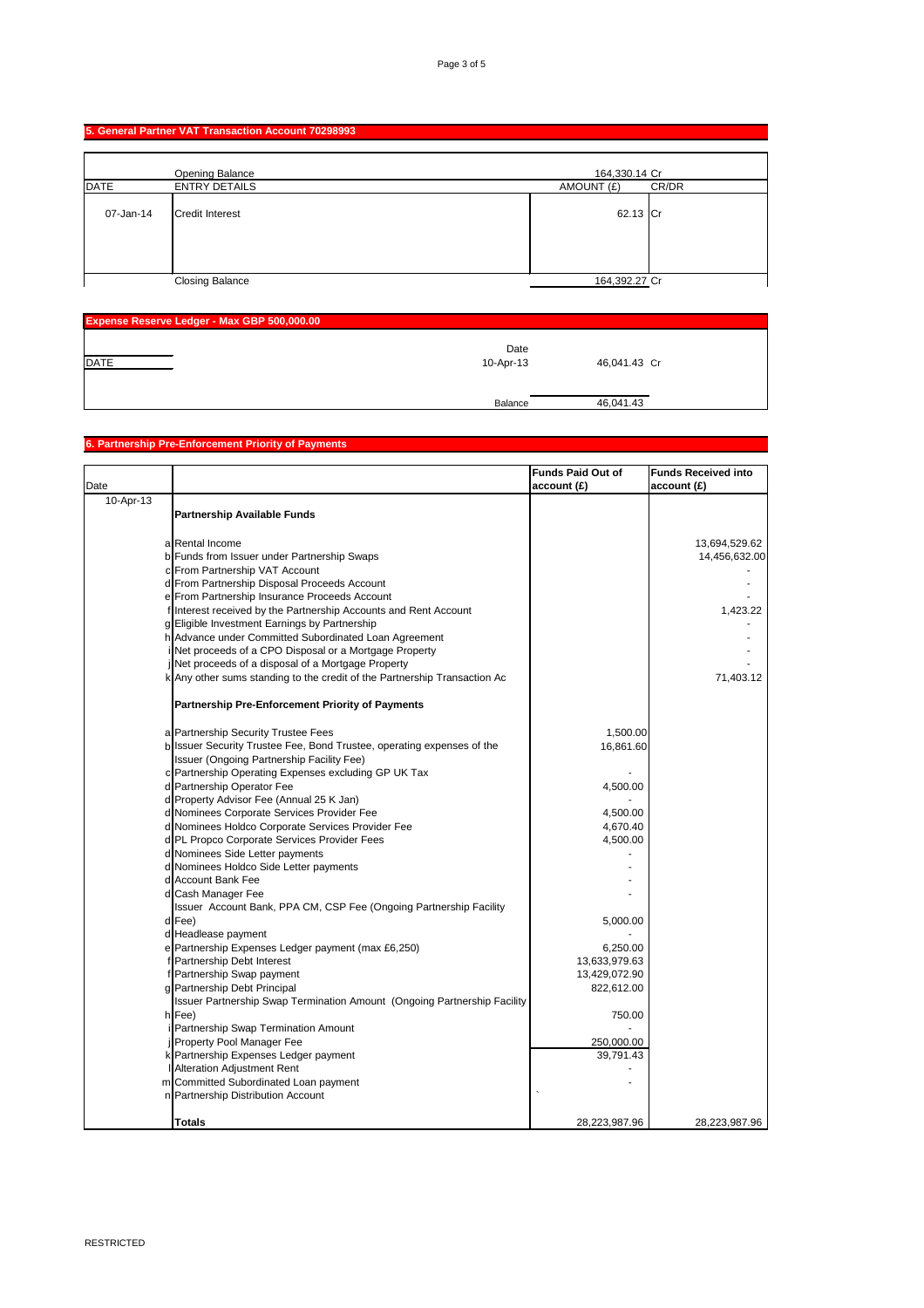RESTRICTED

### **7. Issuer Transaction Account 70295495**

|               | <b>Opening Balance</b>            | 29,772.23 Cr     |       |
|---------------|-----------------------------------|------------------|-------|
| <b>DATE</b>   | <b>ENTRY DETAILS</b>              | AMOUNT (£)       | CR/DR |
|               |                                   |                  |       |
| 06-Jan-14     | <b>Credit Interest</b>            | 249.69 Cr        |       |
| 13-Jan-14     | <b>Issuer Profit</b>              | $0.00$ Cr        |       |
| $13 - Jan-14$ | <b>Swaps Receipts</b>             | 1,027,559.10 Cr  |       |
| 13-Jan-14     | Partnership Debt                  | 14,456,591.63 Cr |       |
| $13 - Jan-14$ | <b>Swap Pays</b>                  | 1,027,559.10 Dr  |       |
| 13-Jan-14     | <b>Ongoing Fee</b>                | 22,611.60 Cr     |       |
| 13-Jan-14     | <b>HSBC</b> Fee                   | 7,700.00 Dr      |       |
| 13-Jan-14     | <b>SFM Tesco Property Finance</b> | 6,135.20 Dr      |       |
| 13-Jan-14     | <b>SFM Tesco Property Finance</b> | 7,311.41 Dr      |       |
| $13 - Jan-14$ | <b>HRMC Tax</b>                   | 714.99 Dr        |       |
| 13-Jan-14     | <b>Notes</b>                      | 14,456,591.64 Dr |       |
|               |                                   |                  |       |
|               |                                   |                  |       |
|               | <b>Closing Balance</b>            | 30,771.91 Cr     |       |

## **8. Issuer Pre-Enforcement Priority of Payments**

| Date      |                                                        | <b>Funds Paid Out of</b><br>account(E) | <b>Funds Received into</b><br>account(E) |
|-----------|--------------------------------------------------------|----------------------------------------|------------------------------------------|
| 13-Jan-14 |                                                        |                                        |                                          |
|           | <b>Issuer Available Funds</b>                          |                                        |                                          |
|           | a Funds due to Issuer under Partnership Swap Agreement |                                        | 13,429,072.91                            |
|           | b Amounts due to Issuer in respect of Partnership Loan |                                        | 14,479,203.23                            |
|           | c Any amount due to Issuer under Issuer Swap Agreement |                                        | 14,456,632.00                            |
|           | d Interest Received by Issuer on Transaction Account   |                                        | 249.69                                   |
|           | e Eigible Investment Earnings                          |                                        |                                          |
|           | <b>Issuer Pre-Enforcement Priority of Payments</b>     |                                        |                                          |
|           | a Bond Trustee Fee                                     | 1,200.00                               |                                          |
|           | a Issuer Security Trustee Fee                          | 1,500.00                               |                                          |
|           | b Issuer Operating Expenses                            | 14,161.60                              |                                          |
|           | c Issuer/Issuer Holdco Corporate Services Provider Fee |                                        |                                          |
|           | c Paying Agent Fee                                     | 500.00                                 |                                          |
|           | c Account Bank Fee                                     | 750.00                                 |                                          |
|           | c Cash Manager Fee                                     | 3,750.00                               |                                          |
|           | d Bond Interest                                        | 13,633,979.64                          |                                          |
|           | d Bond Principal                                       | 822,612.00                             |                                          |
|           | d Issuer Swap Provider                                 | 13,429,072.90                          |                                          |
|           | d Partnership Swap payment                             | 14,456,632.00                          |                                          |
|           | ellssuer Profit                                        | 750.00                                 |                                          |
|           | flQwan Qubordinatod Amounte                            |                                        |                                          |

| <b>Totals</b>                                | 42,365,157.83 | 42,365,157.83 |
|----------------------------------------------|---------------|---------------|
| h Issuer Transaction Account                 | 249.69        |               |
| g Issuer Partnership Swap Termination Amount |               |               |
| <b>I JOWAD SUDDIUMERG AMOUNTS</b>            |               |               |